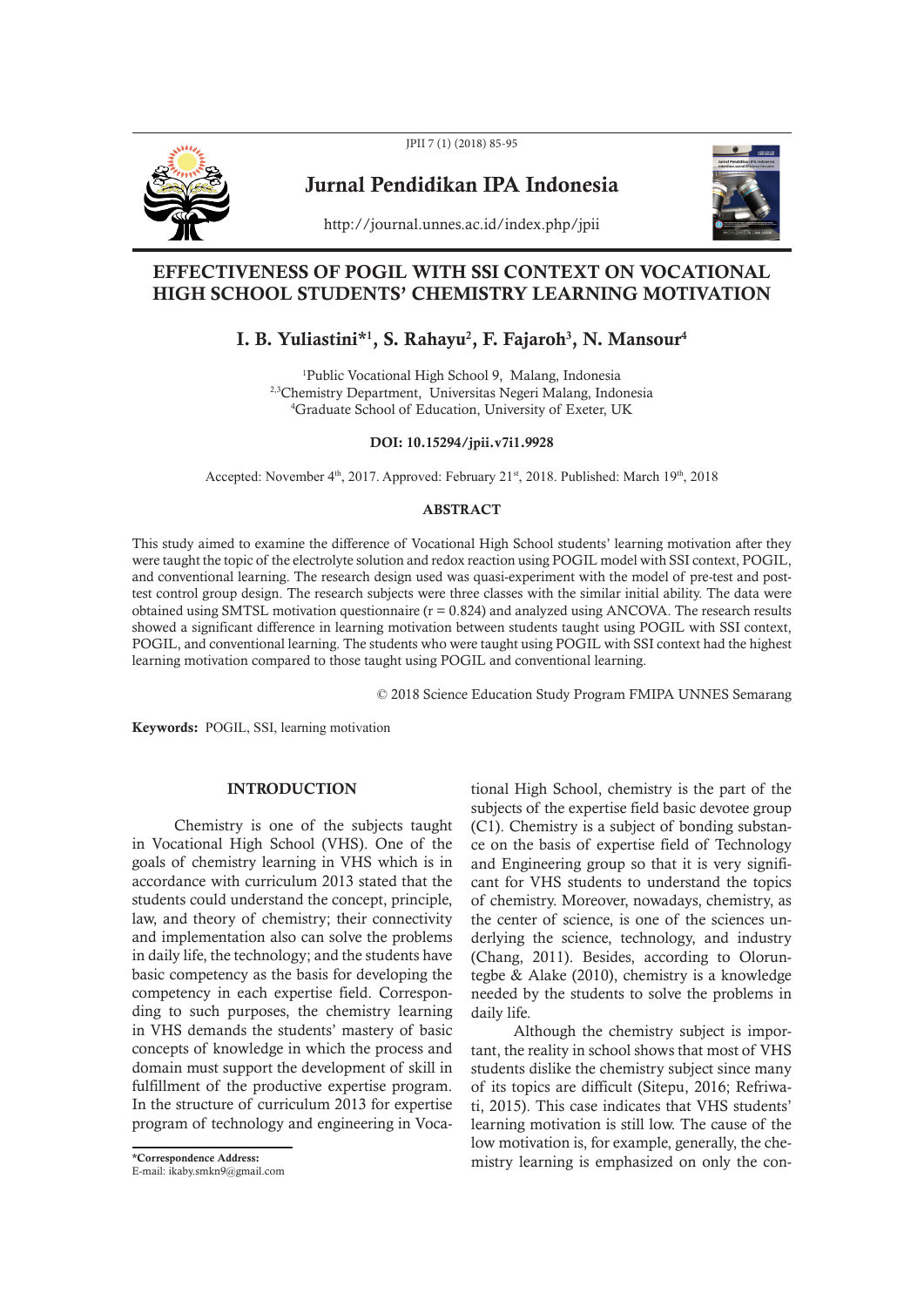cept mastery without showing the relationship between concepts learned by implementing them in the daily life (Holbrook, 2005).The lack of information of the relevance of chemistry in the daily life including its relationship with the productive subject is also problematic for students in learning chemistry so that it causes the students' low interest and motivation to study chemistry (Aikenhead, 2003; Price & Hill, 2004). Whereas, there are so many phenomena in the life related to chemistry. For example, in motorcycle automotive engineering, the phenomenon of fuel combustion, corrosion of motorcycle components, work performance of battery/accumulator of the motorcycle, and welding or metal connecting includes chemical reaction.

Another factor that also causes the low motivation of chemistry learning in VHS is the chemistry learning tends to be teacher-centered so far, that is the teacher often employs expository learning model (speech) in which the learning process less includes the students' role; the teacher still dominates the learning process. In expository learning, the teacher transfers the knowledge to the students while the students only listen to and pay attention to the teacher's explanation. This case is in line with the research results of Koulougliotis & Salta (2012) stating that the low motivation in chemistry subject is caused by the application of teacher's learning strategy which is less interesting and involving the students' role.

In learning activity, motivation has a significant role. The students who have high motivation will be actively involved in the learning process and try to learn diligently, feel happy and optimistic in accomplishing the tasks given by the teacher. On the other hand, the students whose learning motivation is low do not attempt hardly to learn. In agreement with the statement of Bereby-Meyer & Kaplan (2005), the factor of motivation plays an essential role in students' learning and strategy transferring of problem-solving. This finding is also supported by the research results of Sevinc et al.(2011) showing that the students with high academic achievement also have high motivation level.

Tuan et al. (2005) addressed that there are six factors which influence learning motivation as stated in SMTSL questionnaire as the indicator of motivation namely: self-efficacy, students' active learning strategies, science learning value, performance goal, the achievement goal, and learning environment stimulation. The followings are the explanations of each indicator of learning motivation: (1) Self-efficacy is students' confidence in their ability to do the learning tasks well; (2) Students' active learning strategy means that the students take an active role in using any techniques and strategies to build new knowledge based on their previous understanding; (3) Science learning value is letting the students attain the competency of problem-solving and investigate, stimulate their thought and find the relevance of knowledge learned in daily life. If they can feel the principal values of something they learn, they will be motivated to further learn science and knowledge; (4) Performance goal is the student's goal in science learning including competing with the other students to get the teacher's attention; (5) Achievement goal, in this case, the students feel satisfied because they can improve their competency and achievement during the learning; (6) Learning environment stimulation includes the environment in the class, around the students, such as curriculum and interaction between student and teacher and student-student as well as motivation in learning the science and knowledge.

Motivation is a significant pre-requirement and core to learn. Initially, motivation is required to make the students are willing to participate in learning, and then the motivation is needed during the learning process (Rahayu, 2015). The process of the raising of individual's learning motivation is divided into two types namely intrinsic and extrinsic motivations. Intrinsic motivation is the motivation that arises in someone's self, and it is a human's natural tendency to look for and solve the challenge supporting the passion and ability (Woolfoolk, 2010). When someone is intrinsically motivated, he/she does not need incentive or punishment since the activity is interesting and beneficial. Extrinsic motivation is the motivation arising due to the external stimulation. When someone does something to get a reward, avoid the punishment, please the teacher or the other reasons, it can be said that the individual does the academic activity because of extrinsic motivation. Rannikmäe and Holbrook (2009) mentioned that the students' intrinsic motivation could be enhanced by making the science learning interesting and relevant to the students.

One of the learning models involving students' active role is POGIL (Process oriented guided inquiry learning) with SSI context. According to Hanson (2006), POGIL is an inquiry learning oriented to the process and centered on the students in active learning using cooperative learning and guided inquiry to develop the knowledge, the question to improve individual's critical and analytical thinking skills, problemsolving skills, metacognition skills, and responsi-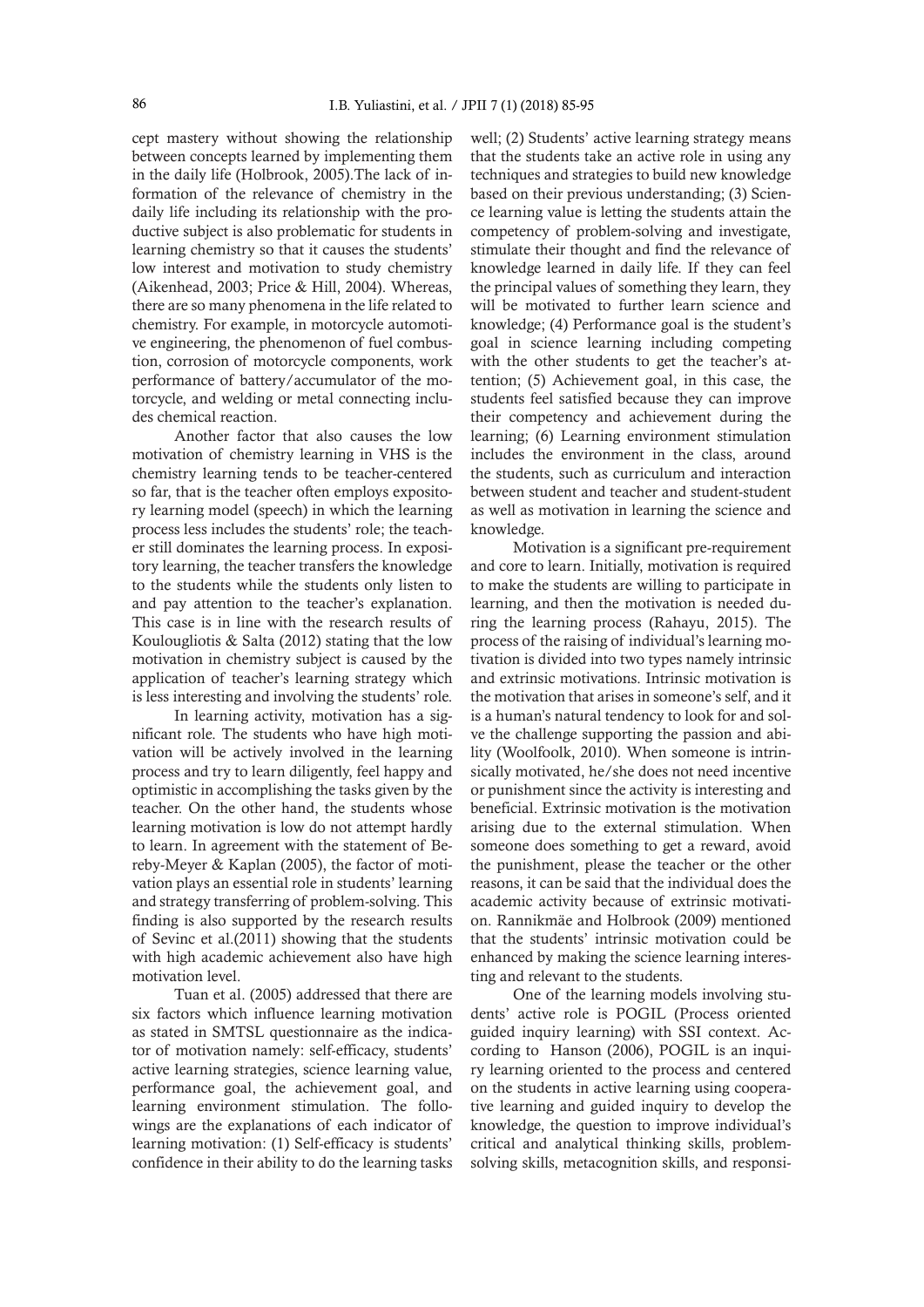bility. Learning with POGIL model emphasizes two aspects namely learning topic and learning process (Hanson, 2006; Moog et al., 2009; Straumanis, 2010). The goal of learning using POGIL is to increase the learning process and guide the students to have a conceptual understanding of the topic being learned (Moog & Spencer, 2008). The steps of POGIL include five stages (Hanson, 2005) namely: orientation, exploration, concept formation, application, and closing.

POGIL has three principal components, namely cooperative learning, guided inquiry, and metacognition. Cooperative learning provides a competitive learning environment in which the students will learn and understand better as well as remember more things when they work cooperatively (Hanson, 2005). The guided inquiry learning in POGIL is by involving the students actively and encourage them to restructure their information and knowledge by using a learning cycle consisting of five stages namely orientation, exploration, concept formation, application, and closing/conclusion (Hanson, 2005). POGIL also demands the students to utilize metacognition so that they are aware that they must be responsible for their learning, they need to reflect what they have learned and what they have not understood. Straumanis (2010) explained the benefits of PO-GIL that is the students can process the information, think critically, solve the problem, communicate, be cooperative in teamwork, manage, and do self-assessment.

Some research results of the effectiveness of the use of POGIL in the chemistry learning are such as the research results of Sen & Yilmas (2015)exhibiting that the students were more interested in and enjoyable with the chemistry learning using POGIL. Yalcinkaya & Erdur-Baker (2012) asserted that the learning involving the solving of the problem in the real world through group teamwork could improve the students' selfefficacy and learning motivation.Widyaningsih et al. (2012) based on the research result mentioned that through POGIL, most of the students actively and critically thought in the class or laboratory. Maulidiawati (2014) concluded that cooperative learning using POGIL was effective in students' learning outcome for the topic of solubility and the multiple results of solubility as well as it could improve the students' learning motivation.

Based on the research results of POGIL above, it can be concluded that POGIL can improve student's learning motivation. However, to support the implementation of POGIL model and to make it more interesting and the students' learning motivation enhances by using learning context which is relevant to the daily life. One of the contexts that can be used in POGIL is SSI (socio-scientific issues).Learning with SSI context is a learning approach that studies the facts, phenomena, or occurrences based on the social issues related to science in the society(Ratcliffe & Grace, 2003). POGIL with SSI context performs the problems that are close and relevant to the students' life. The solving of these contextual problems is then searched through active discussion done by the students and their friends in a group. SSI involves the use of topic or scientific problems that obligate the students to be involved in the dialogue, discussion, and debate. The problems presented in SSI are controversial in nature, but they have additional elements that need moral reasoning level or evaluation of ethic problem in the process of decision making about the possibility of issues-solving (Zeidler & Nichols, 2009).

The implementation of POGIL model with SSI context in learning can help the teachers to ensure all students are actively involved in the learning process with the role performed by each student; the learning team in POGIL consists of four people who have a role. This case is in accordance with the statement of Moog et al. (2009) that giving the role to each student could improve the student's involvement by giving special responsibility and helping the students to develop any skills related to each role. The students' main role as the member of a group is active involvement in the group discussion. According to Moog et al. (2009) & Straumanis (2010), besides the main role, the students also get special roles such as being a manager (assuring that all group members perform their role), presenter (presenting the report verbally), recorder (recording the results of group discussion), and reflector (observing and giving comment about the group dynamic). Besides, by discussing SSI cases, the students will be more interested in learning since the things being discussed are related to the daily life-problems that they have known so that their passion and motivation to learn chemistry increase.Rahayu (2016) stated that the cases that are relevant and familiar to the students would visualize the abstract concepts well to make them more concrete and the students can apply their understanding in SSI debate. Besides, SSI is potential to minimize the problem regarding class management and provide the problem-solving as well as the students' opportunity to better understand the topic of chemistry (Rahayu, 2016).

Electrolyte solution and redox reaction are the topics of chemistry taught to the Vocational High School students of class X for the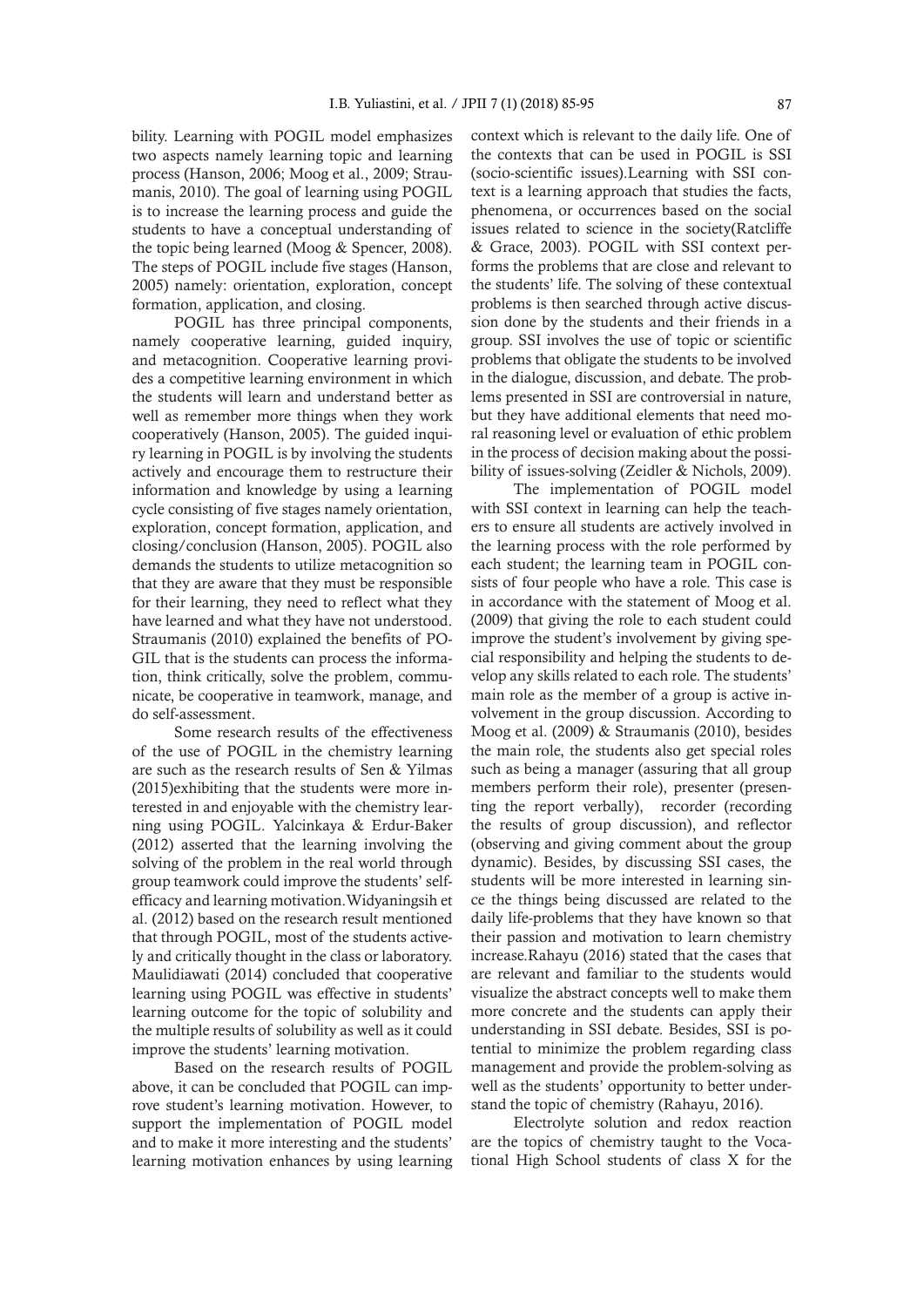program of Technology and Engineering expertise. Both topics are the basic topics required to learn electrochemistry. The characteristic of the electrolyte solution and redox reaction topics is many of them which are abstract. For instance, in the electrolyte solution topic, the students could not explicitly observe ions moving freely in the electrolyte solution so that it caused the electrolyte solution could conduct the electrical charge. In redox reaction topic, the students also could not directly observe the occurrence of oxygen release and acceptance, or the process of giving and receiving an electron from certain atom to another atom. Due to this abstract characteristic of the topic, the students are hard to learn the electrolyte solution and redox reaction topics.

Some research results present the difficulties in the electrolyte solution, and redox reaction topics such asGarnett & Treagust (1992) reported that some students were confused about the characteristics of electrical current in the metal conductor and an electrolyte solution. Furthermore, Garnett &Treagust (1992) mentioned that redox reaction is a difficult topic to be understood since it includes abstract topics so that the students were hard even wrong in learning the redox reaction topic. Soudani et al. (2000) found that the students faced difficulty in using theoretical knowledge of redox to interpret the daily phenomena. The students' difficulty in learning electrolyte solution and redox reaction theories caused the students were less interested in chemistry subject, and their learning motivation was low.

Based on the characteristics and problems of chemistry learning in VHS that have been explained before, to overcome the low motivation of VHS students in chemistry learning especially in electrolyte solution and redox reaction topics is by applying the learning model that involves the students in learning process and using learning context related to the daily phenomena or in accordance with the expertise competency that is by using POGIL with SSI context. Therefore, this work aimed to test whether there is a difference in learning motivation of VHS students taught using POGIL with SSI context, POGIL, and conventional learning and testing the effectiveness of POGIL with SSI context on VHS students' learning motivation.

### **METHODS**

This research used a quasi-experimental design with pre-test - post-test control group design. The subjects of this research were the students of class X in the State Vocational High School 9 of Malang for the expertise competency of Motorcycle Engineering (ME) academic year of 2016/2017 consisting of three classes with similar initial ability. The experiment 1, experiment 2 and control classes were determined by lottery so that class X of Motorcycle Engineering 2 was chosen as the experiment 1 class that would be taught using POGIL with SSI context, class X of Honda Motorcycle Engineering as the experiment 2 class that would be taught using POGIL and class X of Motorcycle Engineering 1 as the control class that would be taught using conventional learning. This research design is shown in table 1.

| Group        | Pre-test | <b>Treatment</b>   | Post-test |
|--------------|----------|--------------------|-----------|
| Experiment 1 |          | $\Lambda$          |           |
| Experiment 2 |          | $\Lambda_{\alpha}$ |           |
| Control      |          | -                  |           |

(Adapted from Creswell, 2012)

Note:

O : Observation (pre-test and post-test of learning motivation)  $X_1$  : Learning using POGIL with SSI context<br> $X_2$  : Learning using POGIL : Learning using POGIL

Before conducting the research, the researchers proposed permit to the head of Education Department of Malang City. Moreover, the

Education Department of Malang City recommended the State Vocational High School 9 of Malang in order the researchers were permitted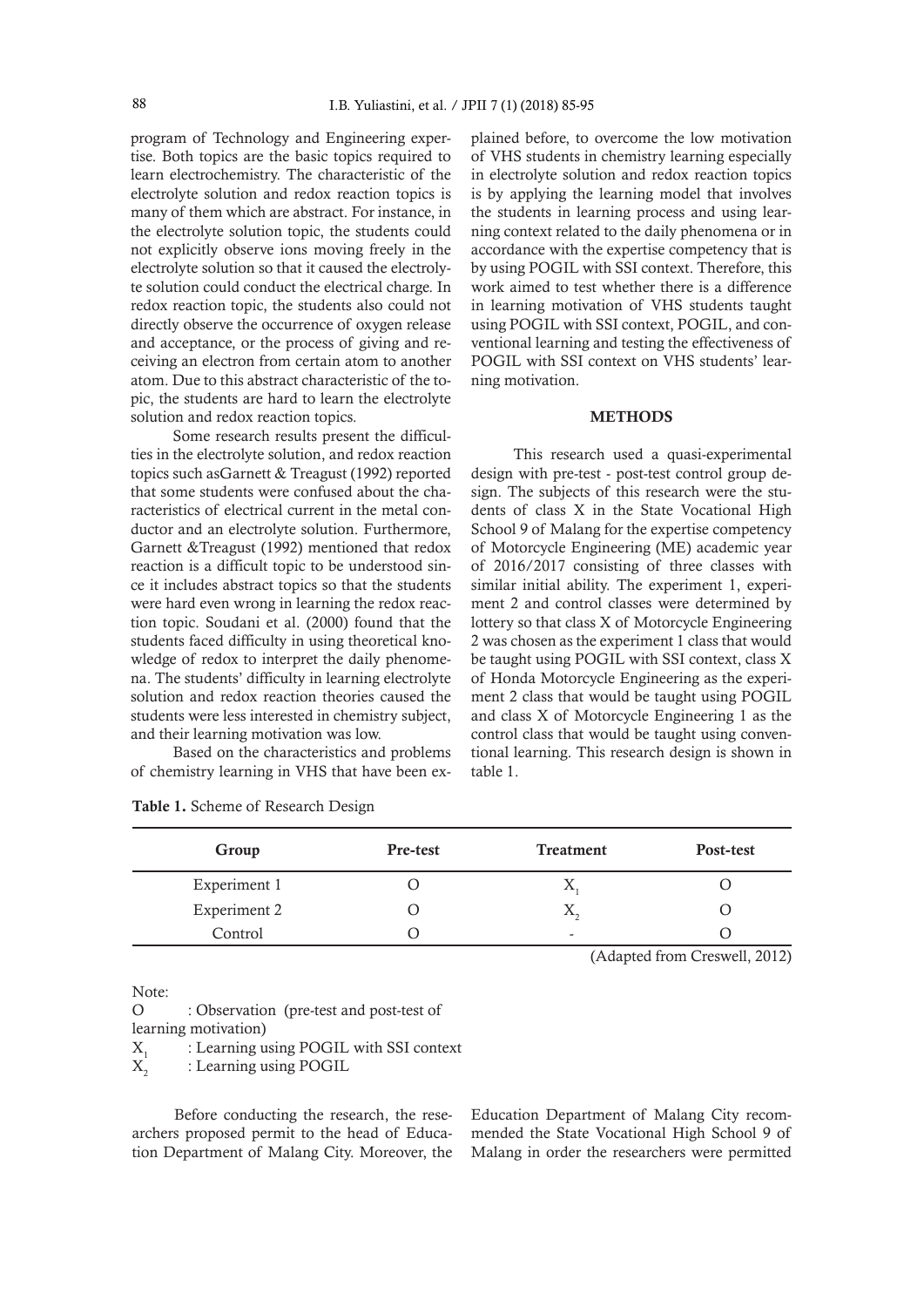to research the State Vocational High School 9 of Malang. By the recommendation from the Education Department of Malang City, the researchers asked for permission to the headmaster of the State Vocational High School 9 of Malang. After attaining a permit from the headmaster, the researchers called the chemistry teacher teaching in class X of Motorcycle Engineering and asked for permission to involve the students of class X of Motorcycle Engineering as the research subject. The students in experiment 1 and two classes were given an explanation of POGIL model that would be implemented in the learning of electrolyte solution and redox reaction topics.

Instruments used in this research consisted of two types namely treatment instrument and measurement instrument. Treatment instrument was utilized in the learning process in experiment 1 and two as well as control classes, and it consisted of the syllabus, lesson plan, and Student Worksheet of the electrolyte solution and redox reaction topics. The treatment instruments in the three classes used as the research subjects were different in accordance with the applied learning model. Before using the instrument to collect the data, all treatment instruments were validated by three experts namely two chemistry lecturers of the State University of Malang and one chemistry teacher of Vocational High School. The results of expert validation showed that all treatment instruments were categorized valid and feasible to be employed as a research instrument.

Measurement instrument was in the form of learning motivation questionnaire used to measure the students' motivation in chemistry learning in experiment 1, experiment 2, and control classes. The motivation questionnaire used in this research was adapted from the motivation questionnaire developed by Tuanet al. (2005) which is Student's Motivation Toward Science Learning (SMTSL) Questionnaire consisting 35 items;

each question item has five answer-choices, they are: extremely disagree, disagree, doubt/abstain, agree, extremely agree. Learning motivation measured using SMTLS questionnaire refers to six aspects namely self-efficacy, active learning strategies, science learning value, performance goal, achievement goal, and learning environment stimulation.

Before using the instrument of motivation questionnaire to collect the data, this instrument was validated by two chemistry lecturers from UM and one chemistry teacher from VHS. The results of validity test of the content of motivation questionnaire exhibited a very high value of validity (validity  $= 91\%$ ). The results of the trial test of learning motivation questionnaire indicated that all options in that questionnaire are categorized as valid, and the test reliability had the value of alpha  $= 0.824$ . The reliability score of the research instruments is categorized as very high so that it is feasible to be used as research instrument.

The data collection in this research was conducted in 12 meetings. The researchers became the teacher doing learning treatment, giving the test, and collecting the data of the results of treatment and measurement. The data attained from the results of the questionnaire of students' learning motivation was descriptively analyzed to know the percentage of students' learning motivation for each criterion (high, moderate, low). Subsequently, the statistical analysis was done using covariant analysis (ANCOVA) with the score of pre-test as the covariate to test whether there was a difference in learning motivation of students in experiment 1, experiment 2, and control classes.

The following table 2 is the example of stages of POGIL with SSI context as well as the activities of students and teacher in learning the electrolyte solution topic.

| N <sub>0</sub> | <b>Stage of POGIL</b><br>with SSI Context |               |           | <b>Students' Learning Activity</b>                                                                |   | Teacher's Help                                                                  |  |
|----------------|-------------------------------------------|---------------|-----------|---------------------------------------------------------------------------------------------------|---|---------------------------------------------------------------------------------|--|
|                | Problem<br>with SSI                       | orientation • |           | Observing picture or video of<br>people looking for fish using electri-<br>cal current.           | ٠ | Displaying video by asking the<br>students to make inference                    |  |
|                |                                           |               | $\bullet$ | Writing and formulating infer-<br>ence based on the picture or video<br>presented by the teacher. | ٠ | Directing the students to make<br>the questions that will be inves-<br>tigated. |  |
|                |                                           |               | $\bullet$ | Determining a question that will be<br>investigated further.                                      |   |                                                                                 |  |

Table 2. Stage of POGIL with SSI Context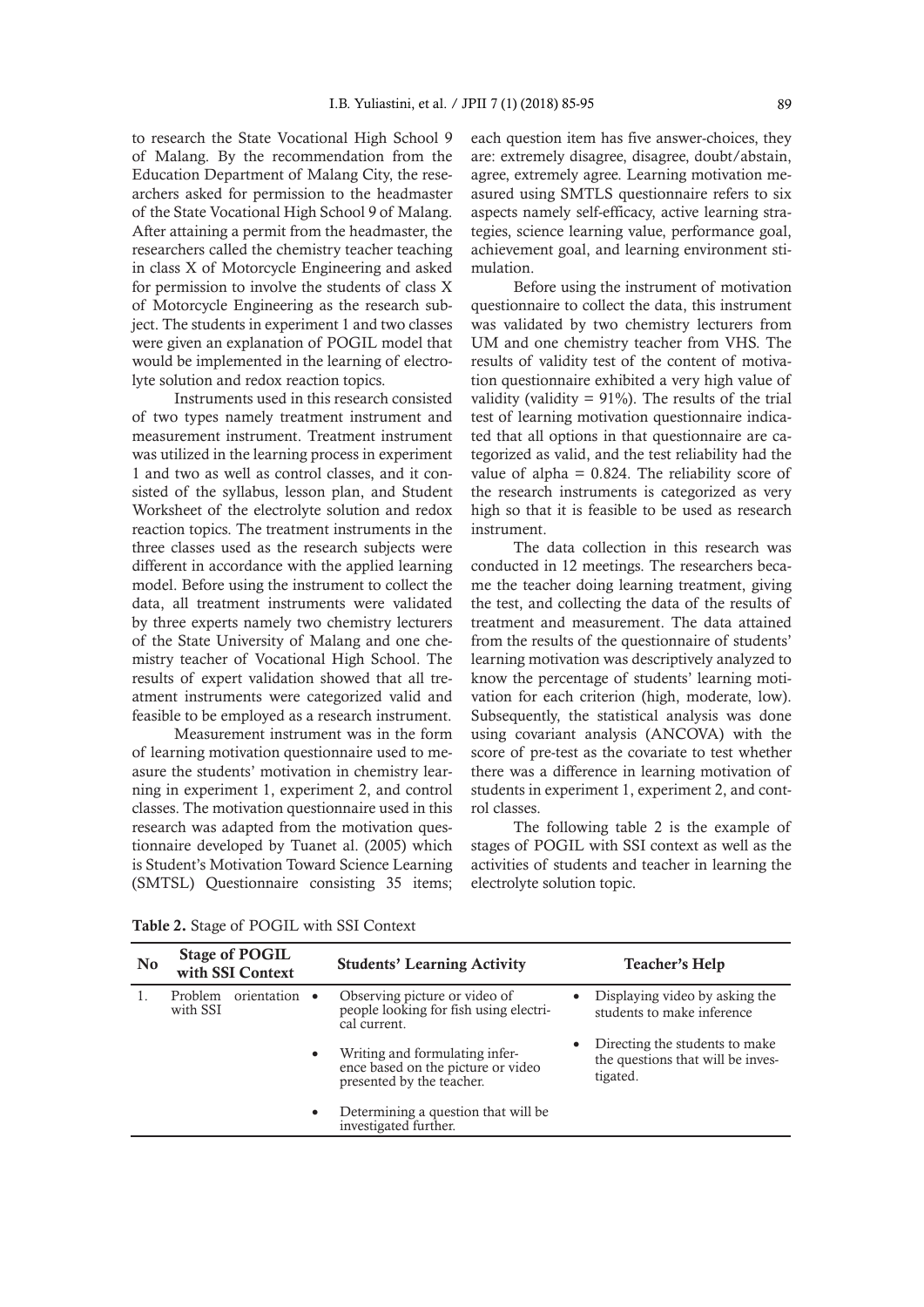| 2. | Problem explo-<br>ration based on<br>the SSI context | Forming group in conformity with the<br>teacher's briefing<br>Sharing role with the group members<br>(manager, presenter, recorder, and<br>reflector)<br>Conducting exploration activity based<br>on the guideline in the Student Work-<br>sheet. This exploration activity can be<br>experiment or literary study | $\bullet$<br>$\bullet$<br>$\bullet$ | Dividing the students into groups<br>Explaining the rule of group<br>discussion fitting with each<br>student's role<br>Guiding the students to explore,<br>experiment, and accomplish the<br>Student Worksheet |
|----|------------------------------------------------------|--------------------------------------------------------------------------------------------------------------------------------------------------------------------------------------------------------------------------------------------------------------------------------------------------------------------|-------------------------------------|----------------------------------------------------------------------------------------------------------------------------------------------------------------------------------------------------------------|
| 3. | Concept forma- $\bullet$<br>tion                     | Reporting the results of group explo-<br>ration in front of the class to form the<br>learned topic concept<br>Self-construction of topic concept<br>$\bullet$<br>with the briefing of questions in the<br>Student Worksheet                                                                                        |                                     | Asking the students to discuss the<br>results of group exploration<br>Guiding the discussion activity<br>Reinforcing the concept                                                                               |
| 4. | Application<br>through discus-<br>sion of SSI case   | Analyzing article of SSI through<br>discussion activity with the group<br>members<br>The student representation explains<br>$\bullet$<br>the analysis results of given SSI<br>problems                                                                                                                             |                                     | Presenting article of SSI and ask-<br>ing the students to discuss it in the<br>group<br>Pointing presenter from some<br>groups to present the results of<br>group discussion                                   |
| 5. | Closing                                              | Driving a conclusion of topic that has<br>٠<br>been learned                                                                                                                                                                                                                                                        |                                     | Guiding the students to drive a<br>conclusion                                                                                                                                                                  |
|    |                                                      | Reflecting the learning experience<br>$\bullet$<br>and obtained knowledge (self-assess-<br>ment)                                                                                                                                                                                                                   |                                     | Guiding the students to do reflec-<br>tion                                                                                                                                                                     |

The SSI cases utilized in learning the electrolyte solution topic are such as: (1) *The dilemma of the use of a stunning tool to catch fish.*These SSI cases were related to the topic of solution conductivity in which the students were given a certain article of fishing by using electrical current causing the fishes are easy to find, but in another side, the use of this electrical current can damage the environment ecosystem. In this case, the students were expected to be able to identify why the fishes could die if people fished by stunning and how did the students respond the way of finding fishes by using electrical current; (2) *Battery: advantage and danger.*For this case, various types of battery and its chemical reaction were presented. Based on the chemical reaction-reaction presented by students, they were expected to be able to identify the compound of electrolyte substance of the battery. Besides, the students were also involved in the debate of advantage and danger of the battery. Through this debate, the students were actively engaged in learning.

The SSI cases employed in redox reaction topic learning are such as: (1) *Motorcycle and car cause the biggest carbon emission in Indonesia.* In this case, the reactions in fuel combustion process were presented in which most of the gases resulted contribute to the air pollution. Through the chemical reactions in the fuel combustion process presented, the students were expected to able to determine the type of oxidation and reduction reactions based on the oxygen bonding and releasing; (2) *Hydrogen Fuel Cell: Indonesian Future Energy.* Hydrogen fuel cell is a future energy source that has eco-energy with the combustion process that only results in water and energy (electricity and heat). However, the use of this fuel cell also raises the debate because it turns out that the result of the reaction of hydrogen and oxygen is not only water, but UV ray becomes its side product, and explosion risk are very vulnerable to the usage. In this case, the example of chemical reaction occurring in a fuel cell was also presented so that the students were expected to be able to understand the oxidation and reduction reactions based on the electron releasing and receiving; (3) *Cigarette and Its Danger*. In these SSI cases, the substances containing cigarette were presented so that the students were expected to be able to identify and determine the number of oxidation of elements containing a cigarette; (4) *Corrosion is occurring to the motorcycle bars due to the scratch of zinc layer.* The corrosion happening to the motorcycle bars because of the scratch of zinc layer is a case which is very relevant to the students of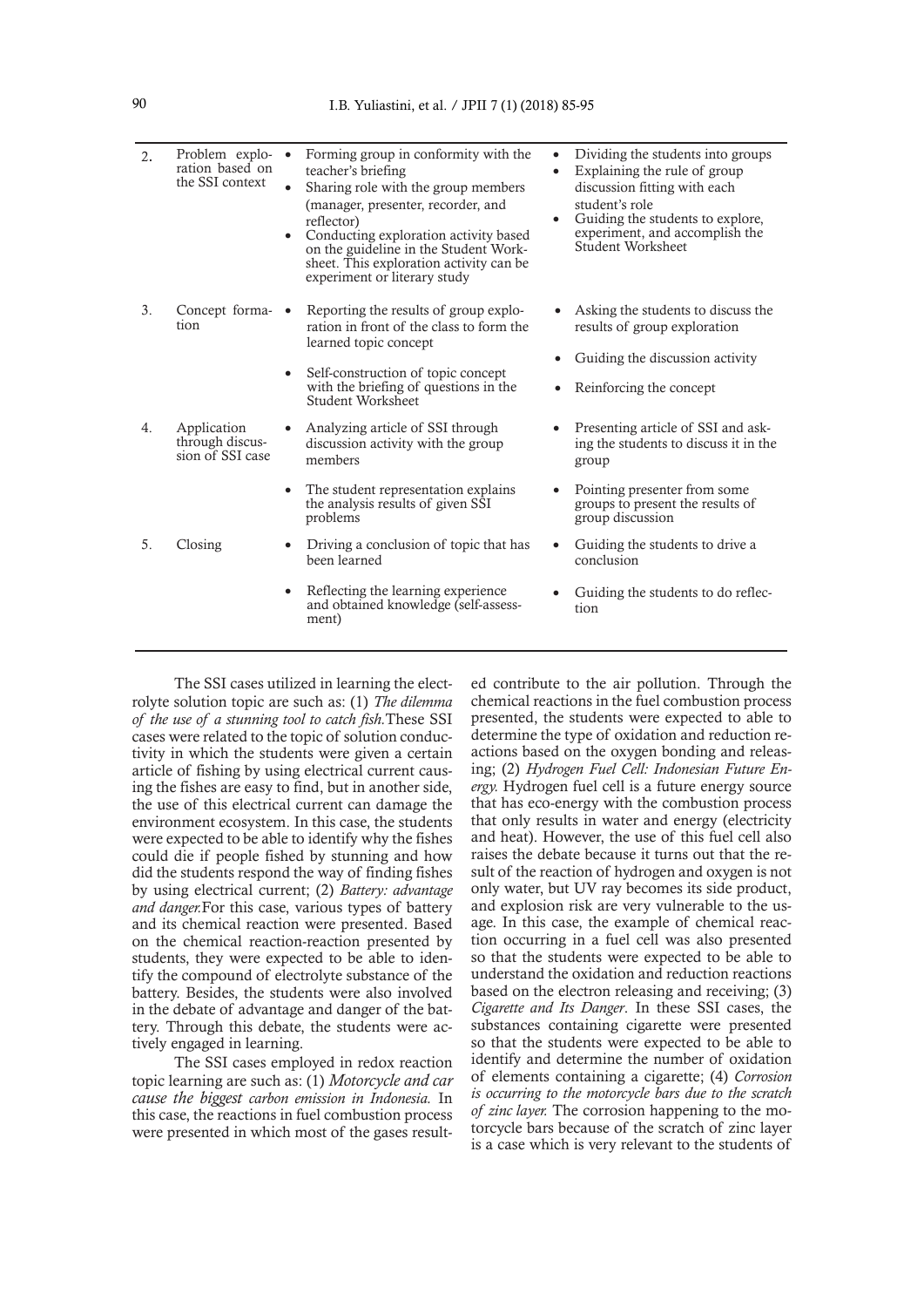VHS, Motorcycle Engineering Department. By presenting this case, the learning was expected more interesting, and the students could understand the oxidation-reduction reactions based on the change of the number of oxidation; (5) *Chemical substance in clothing whitener.* Clothing whitener is an example of redox reaction application in daily life. The clothing whitener is the process of chemical reaction in which the dirty molecules will be broken into smaller parts so that it is easier to be lifted by surfactant (stain lifter). Whitener solution sold in the market usually contains active material of sodium hypochlorite in which the production process of NaOCl involves the autoredox reaction. By presenting this case, the students were expected to be able to understand the autoredox reaction.

By presenting such above examples of daily cases which are relevant to the electrolyte solution and redox reaction, the students were expected to be more interested in chemistry learning, and VHS students' learning motivation could increase. The followings are the examples of SSI presented in redox reaction topic learning.

### RESULTS AND DISCUSSION

The results of a students' learning motivation questionnaire given before and after they learned electrolyte solution and redox reaction were then tabulated and descriptively analyzed to obtain the data of the percentage of students' motivation based on the criteria presented in table 3.

| <b>CLASS</b> | <b>Criteria of Motivation</b> | Pre-test<br>$\binom{0}{0}$ | Post-test<br>$(\%)$ |
|--------------|-------------------------------|----------------------------|---------------------|
|              | High                          | -                          | 79                  |
| Experiment 1 | Moderate                      | 76                         | 21                  |
|              | Low                           | 24                         |                     |
|              | High                          | ۰                          | 60                  |
| Experiment 2 | Moderate                      | 80                         | 36                  |
|              | Low                           | 20                         | 4                   |
|              | High                          | ۰                          | 7                   |
| Control      | Moderate                      | 75                         | 75                  |
|              | Low                           | 25                         | 18                  |

Table 3. Percentage of Students' Learning Motivation Based on the Criteria

Based on the data presented in table 3, there was an improvement of students' learning motivation indicated by the increase in students who had high and moderate motivation and the

decrease in the students who had low motivation at the end of learning. The data of pre-test and post-test scores of students' learning motivation questionnaire are presented in table 4.

Table 4. Mean of Pre-Test and Post-Test of Students' Learning Motivation

| <b>CLAS</b>  | <b>Mean of Pre-Test</b> | <b>Mean of Post-Test</b> | <b>Gain Score</b> |
|--------------|-------------------------|--------------------------|-------------------|
| Experiment 1 | 89.59                   | 135.48                   | 45.90             |
| Experiment 2 | 89.68                   | 128.48                   | 38.80             |
| Control      | 89.61                   | 102.61                   | 13.00             |

Table 4 shows that there was an increase in scores of the students' learning motivation in experiment 1, experiment 2, and control classes. This case means the students' learning motivation changed after the learning process of the electrolyte solution and redox reaction. Before doing a hypothesis test to the scores of the students' learning motivation, the analysis pre-requirement test was conducted in the form of normality and

homogeneity tests. Normality test of the scores of students' learning motivation in experiment 1, experiment 2, and control classes was carried out using One-Sample Kolmogorov-Smirnov Test in the trust level of 95% ( $\alpha$  = 0.05) assisted by IBM SPSS Statistics 20 for Windows program.The results of normality test for the three classes are presented in table 5.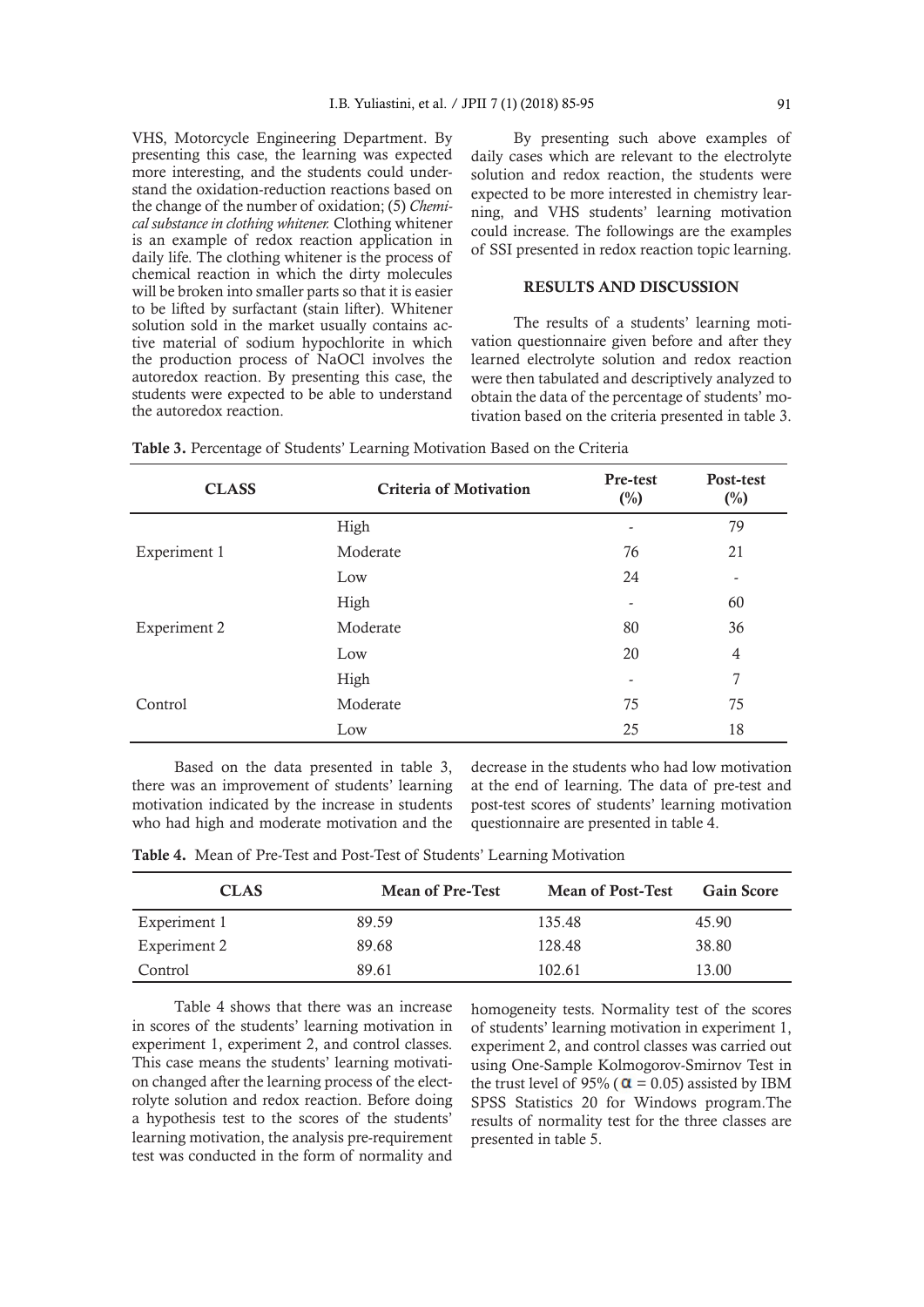| <b>CLASS</b> |                | <b>Experiment 1</b> | <b>Experiment 2</b> | Control |
|--------------|----------------|---------------------|---------------------|---------|
| N            |                | 29                  | 25                  | 28      |
|              | Mean           | 89.59               | 89.68               | 89.61   |
| Pre-test     | Std. Dev       | 6.080               | 5.475               | 6.652   |
|              | Sig (2-tailed) | 0.200               | 0.200               | 0.200   |
|              | Mean           | 135.48              | 128.48              | 102.61  |
| Post-test    | Std. Dev       | 8.704               | 15.822              | 13.209  |
|              | Sig (2-tailed) | 0.200               | 0.200               | 0.200   |

Table 5. Results of Normality Test of Students' Learning Motivation

Based on table 5, the significant values of pre-test and post-test of the students' learning motivation in experiment 1, experiment 2, and control classes were more than 0.05 and thereby it can be concluded that the scores of pre-test and post-test of students' learning motivation in the three classes were normally distributed. The homogeneity test of the scores of pre-test and post-test of the students' learning motivation was done through Levene's test at the trust level of 95% ( $\alpha$  = 0,05). The homogeneity test of the pre-test scores of the students' learning motivation in the three classes resulted in a significant value of0.082. The significant values of pre-test and post-test were higher than 0.05, and thus it can be concluded that the scores of pre-test and post-test on the students' learning motivation in experiment 1, experiment 2, control classes had the similar or homogenous variant.

Hypothesis test on the students' motivation was conducted using ANCOVA at the trust level of 95% ( $\alpha$  = 0.05) assisted by IBM SPSS Statistics 20 for Windows program. The ANCOVA test of the scores of students' learning motivation in the three classes resulted in significant value for the learning model of  $0.00$  (Sig  $< 0.05$ ). This case means that there was a significant difference in learning motivation of students taught using POGIL with SSI context in experiment 1 class, POGIL model in experiment 2 class, and conventional model in control class.

To test the calculation results of the three research classes, the further test of Post Hoc was conducted using LSD test to obtain the data of classes which had a real difference. The results of Post Hoc test for the effect of learning model on the students' learning motivation are presented in table 6 as follows.

Table 6. Results of LSD Post Hoc Test of the Effect of Learning Model on the Students' Learning Motivation

| Dependent<br><b>Variable</b>       | (I) Model | (J) Model    | <b>Mean Difference</b><br>(I-J) | Sig.  |
|------------------------------------|-----------|--------------|---------------------------------|-------|
| Students' learn-<br>ing motivation |           | <b>POGIL</b> | $7.00*$                         | 0.048 |
|                                    | POGIL+SSI | Conventional | 32.88*                          | 0.000 |
|                                    | POGIL     | Conventional | $25.87*$                        | 0.000 |

Based on table 6, there was a significant difference in the learning motivation between the students taught using POGIL with SSI context and those taught using POGIL and conventional model (Sig. < 0.05) and there was a significant difference in learning motivation between the students taught using POGIL model and those taught using conventional model (Sig.  $\leq$  0.05). Table 6 also shows that the students in the class using POGIL with SSI context had the highest

learning motivation compared to those in PO-GIL and conventional classes.

To know the meaningfulness behind the difference in students' learning motivation, the test of effect size was conducted on the average scores of each aspect of the students' learning motivation measured. The scores of effect size for each aspect of the students' learning motivation are presented in Table 7 as follows.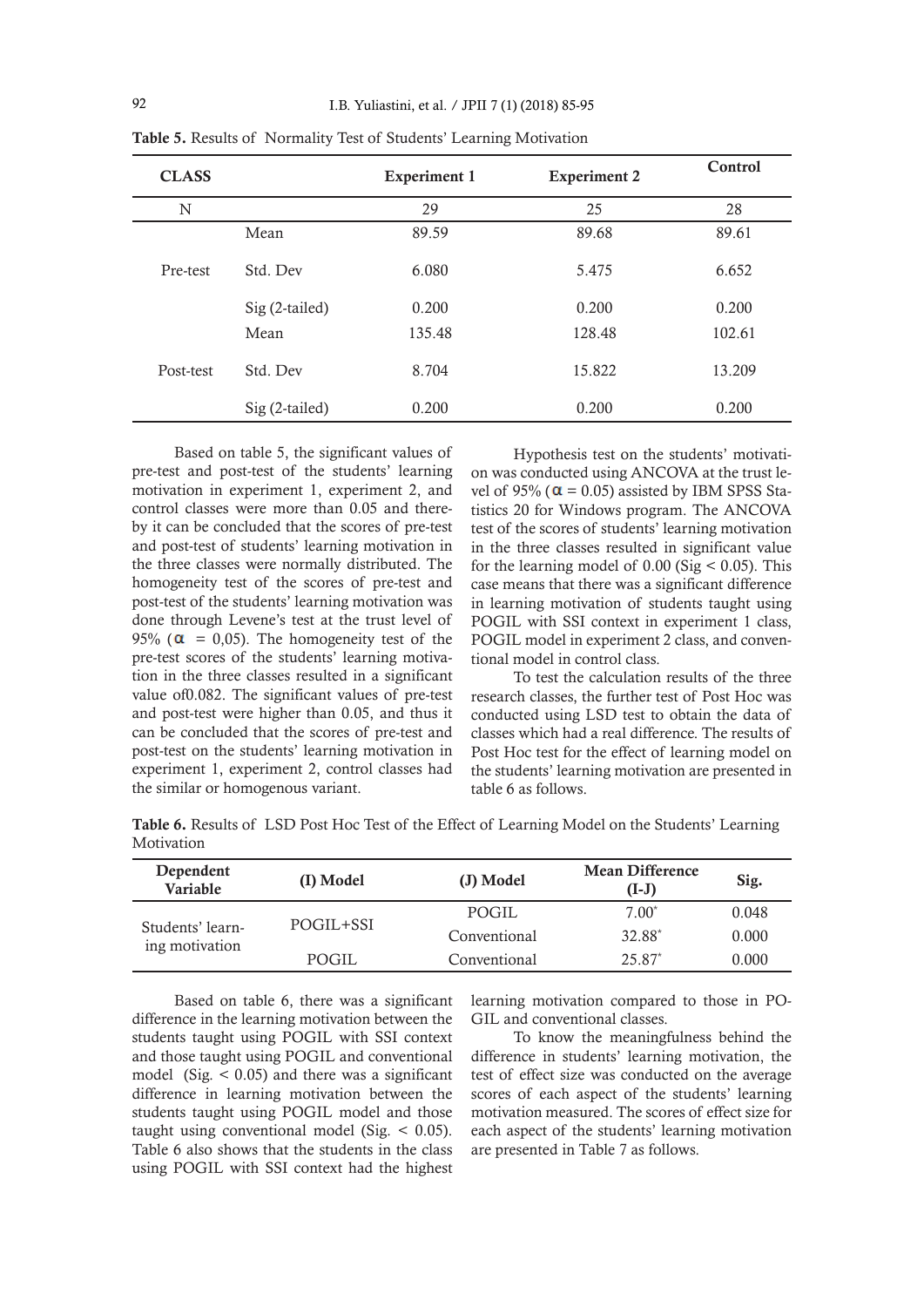|                |                                     | A                            |            |                              | в        | C                            |          |
|----------------|-------------------------------------|------------------------------|------------|------------------------------|----------|------------------------------|----------|
| N <sub>0</sub> | <b>Motivation Aspect</b>            | <b>Effect</b><br><b>Size</b> | Criteria   | <b>Effect</b><br><b>Size</b> | Criteria | <b>Effect</b><br><b>Size</b> | Criteria |
|                | Personal effetciveness              | 1.72                         | Big        | 1.30                         | Big      | 0.29                         | Small    |
| 2              | Active learning strategy            | 12.63                        | Big        | 1.76                         | Big      | 0.29                         | Small    |
| 3              | Science learning value              | 1.88                         | <b>Big</b> | 1.19                         | Big      | 0.55                         | Moderate |
| 4              | Performance goal                    | 1.32                         | Moderate   | 1.29                         | Big      | 0.20                         | Small    |
| 5              | Achievement goal                    | 1.79                         | Big        | 1.18                         | Big      | 0.22                         | Small    |
| 6              | Learning Environment<br>Stimulation | 1.96                         | Big        | 1.52                         | Big      | 0.57                         | Moderate |

Table 7. Effect Size Scores of Each Aspect of Learning Motivation

Notes:

A = Effect Size of Experiment 1 and control classes

 $B =$  Effect Size of Experiment 2 and control classes

C = Effect Size of Experiment 1 and Experiment 2 classes

The research results using ANCOVA test of the scores of pre-test and post-test of student's learning motivation showed that there was a significant difference in learning motivation of the students taught using POGIL with SSI context, POGIL, and conventional learning. Table 4 provides the information that the average scores of the students' learning motivation in the three classes increased after the learning process. The mean of post-test of the students' learning motivation in POGIL with SSI context was the highest one compared to the mean of post-test of POGIL and conventional classes.These results were supported by the results of Post Hoc test using LSD test exhibiting that the learning motivation in the class of POGIL with SSI context was the highest than that in POGIL class (the different value of mean  $= 7.00$ ) and conventional class (the different value of mean = 32.88). The students' learning motivation in POGIL class was higher than that in conventional class (the different value of mean= 25.87).

Based on table 3, when pre-test was conducted, no one of all students in the three classes who had high motivation. After the treatment, the students had high motivation in the class of PO-GIL with SSI context, POGIL, and conventional with the value of 79%, 60%, and 7%, respectively. Meanwhile, the students who had moderate motivation in the class of POGIL with SSI context, POGIL, and conventional obtained the value of 21%, 36%, and 75%. The students with the low motivation in POGIL and conventional classes reached the value of 4% and 18%, respectively, while in the class of POGIL with SSI context, there was no student who had low motivation after learning process.

Based on the data presented before, it can be concluded that POGIL with SSI context was more effective to improve the students' learning motivation compared to POGIL and conventional learning. This case was caused by some factors. First, POGIL is learning which is oriented on the learning process. The steps in POGIL directed the students to be more active in finding the concept inductively and independently. The students' activeness could be seen in learning activity showing the high learning motivation.

Second, there was a cooperative learning component in POGIL. In the cooperative group of this POGIL class, there was a role sharing for each member to make the learning more interesting and raising the positive interaction between the group members. Learning with a cooperative group can improve confidence, ability to make an asocial relationship by enhancing confidence and teamwork ability of the group members. Hanson (2005) addressed that cooperative learning in POGIL provides a competitive learning environment in which the students could learn better, understand more things, and remember many more things when they work cooperatively.

Third, POGIL with SSI context involves controversial scientific-social issues that should be solved in the group discussion. The presented scientific-social issues are contextual and relevant to the students' life; the relevance of chemistry learning to the real world could enhance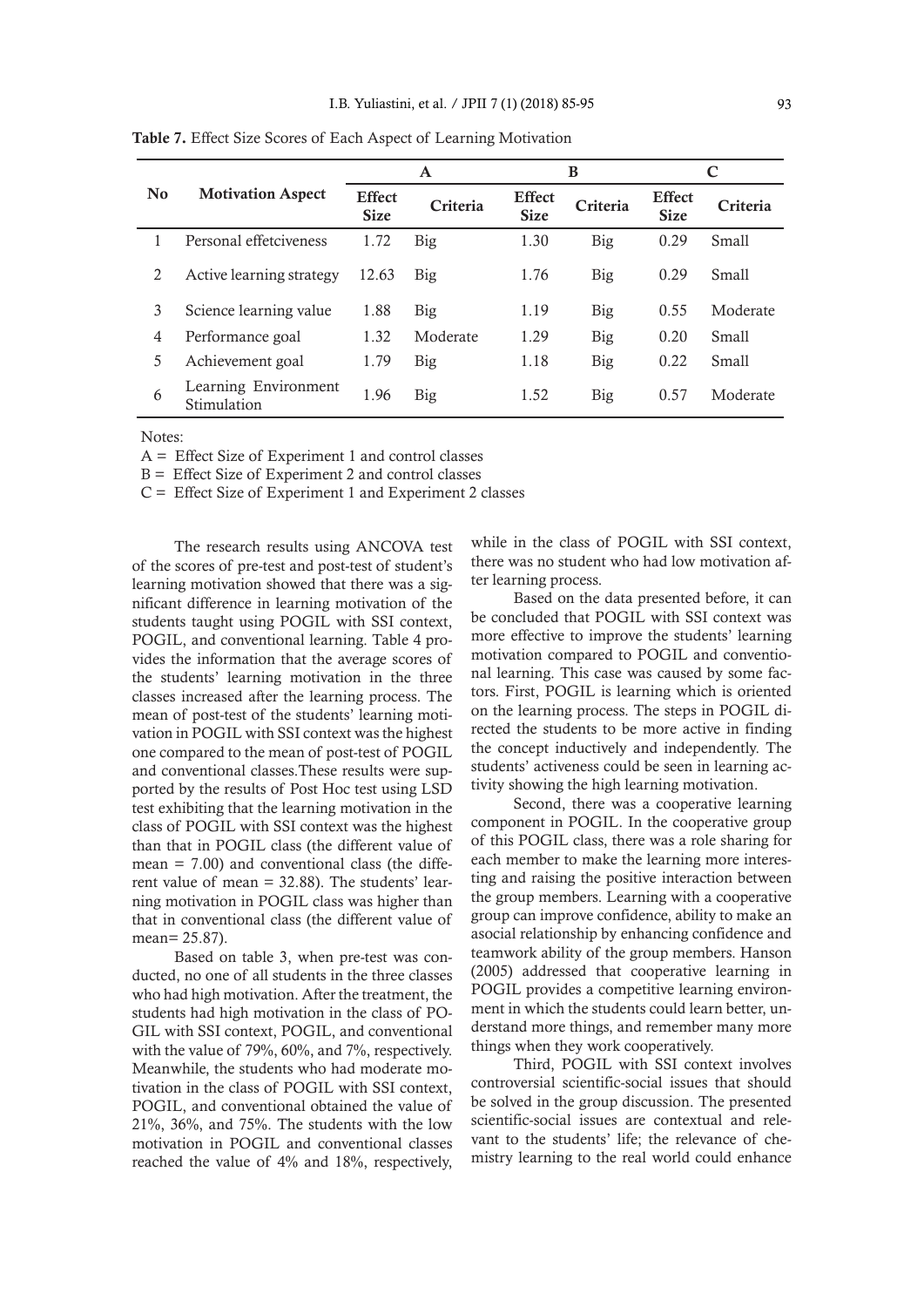the students' learning motivation. The results of observation done by researcher indicated that in the discussion of SSI, the students were more interested in learning since each group competed to give their opinion on the controversial issues presented. These controversial issues made the discussion process more powerful. Furthermore, the topics discussed were daily problems that had been familiar to students. It was different from what happened in a group discussion in POGIL and conventional classes because the discussion topic was about the application and accomplishment of questions related to the obtained concept. Rannikmäe & Holbrook (2009) asserted that the students' intrinsic motivation could be upgraded by making the science learning interesting and relevant to them.

The results of effect size analysis on the aspects of students' learning motivation as presented in Table 6 showed that POGIL with SSI context and POGIL greatly influenced all aspects of learning motivation measured, namely personal effectiveness, active learning strategy, science learning value, performance goal, achievement goal, and learning environment stimulation. This case is because in POGIL with SSI context and POGIL classes, the students were actively involved in the learning, the SSI cases presentation enabled the students knew the relevance and value of the topic being learned to the daily life through discussion in competitive and cooperative group to increase the students' goal of getting the achievement and performance. Besides, the reflection in the closing stage could train the students' metacognitive skill to evaluate their learning outcome. Bransford et al. (2000) stated that in POGIL, the students were demanded to use metacognition in order the students realize that they should be responsible for their learning and they have to monitor their learning achievement (self-management and self-regulation); the students should reflect the topic they have not understood (reflection in learning), and they have to think of their performance and how to improve it (self-assessment).

The use of SSI as the learning context in POGIL gave moderate effect on the personal effectiveness, science learning value, and learning environment stimulation. This case is because in POGIL with SSI context, the teacher presented a case which was relevant to the topic that would be learned to enable the students to know that there was a relationship of the topic they would learn with the phenomena in life so that the students knew the meaning of learning in life. In the application step, the teacher presented an article

of SSI which was pertinent to the topic of group discussion. The presentation of SSI case could improve the students' motivation to learn. In the aspect of active learning strategy, performance goal, and achievement goal, SSI context brought about small influence. This case is because in PO-GIL with SSI context and POGIL class, the students were guided to be actively involved in the learning so that they could construct their knowledge by themselves through competitive group discussion. The finding of this research is in line with the previous research conducted by such as Bilgin (2009), Geiger (2010); Sen & Yilmas (2015) reporting that the students were more interested in and happier in chemistry learning using POGIL. Yalcinkaya & Erdur-Baker (2012) stated that the learning that could involve solving skill of problems in the real world could enhance the students' self-efficacy and learning motivation.

### **CONCLUSION**

Based on the explanation in this research, it can be concluded that there was a significant difference in learning motivation of VHS students taught using POGIL with SSI context, POGIL, and conventional learning. POGIL with SSI context was the most effective model to improve the VHS students' learning motivation proven by the students' highest learning motivation compared to that in POGIL and conventional learning classes.

#### REFERENCES

- Aikenhead, G.S. (2003). Chemistry and Phisics Instruction: Integration, Ideologies, and Choises. *Chemical Education: Research and Practice*, *4*(2), 115-130
- Bereby-Meyer, Y., Kaplan, A. (2005).Motivational Influences on Transfer of Problem-Solving Strategies.*Contemporary Educational Psychology*, *30*(1), 1-22
- Bilgin, M. (2009).The Effect of Guided Inquiry Instruction Incorporating a Cooperative Learning Approach on University Student' Achievement of Acid and Base Concept and Attitude Toward Guided Inquiry Instruction.*Academic Journal Scientific Research and Essay, 4*(10), 1038- 1046.
- Bransford, J.D., Brown, A.L., Cocking, R.R., Donovan, M.S., Bransford & Pellegrino, J.W. (Eds). (2000). *How People Learn: Brain, Mind, Experience and School: Expanded Edition.* Washington, D.C: National Academy Press.
- Chang, R. & Overby, J. (2011).*General Chemistry The Essential Concepts Sixth Edition.* New York: Mc. Graw-Hill.